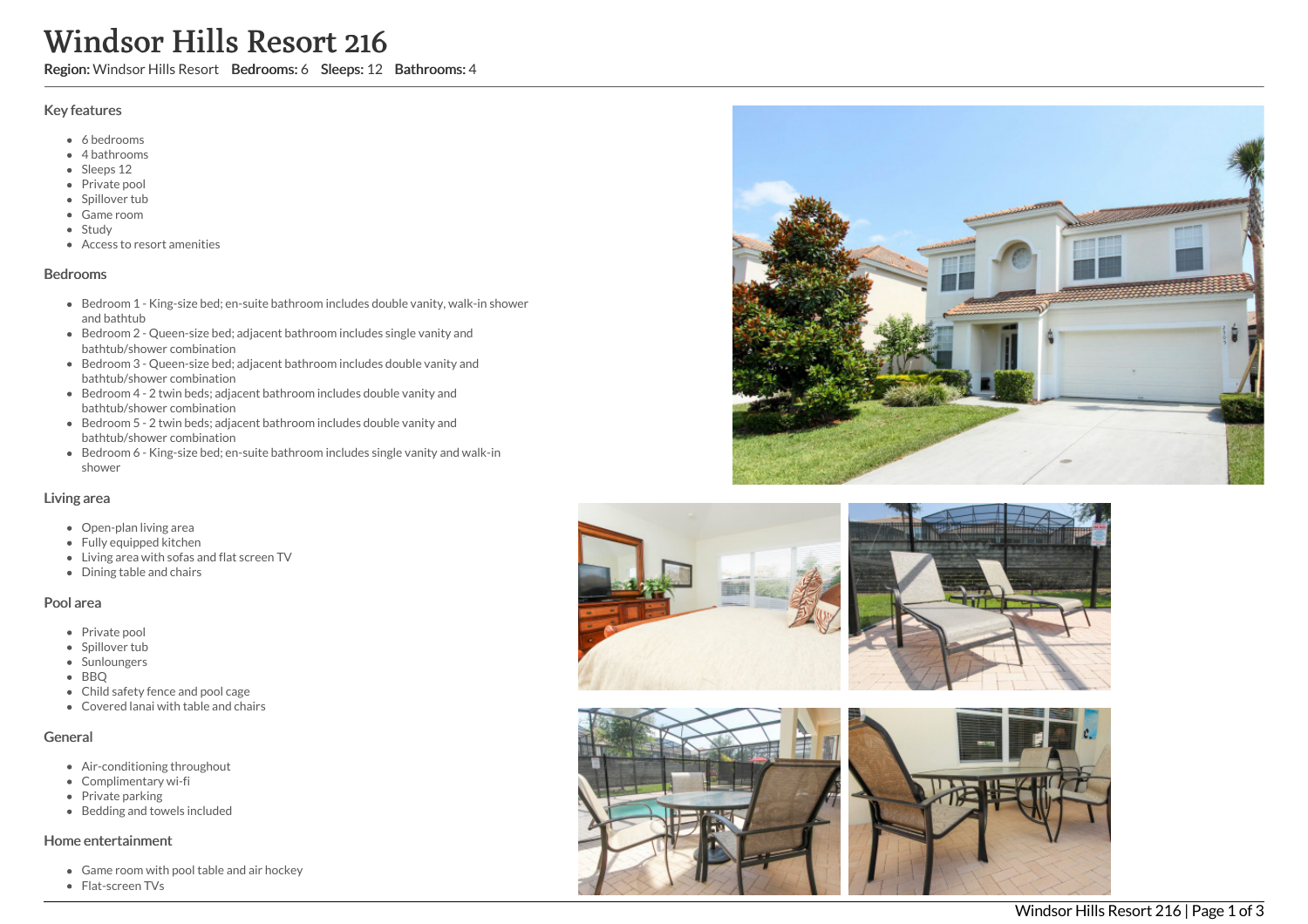## Laundry room

- Washer and dryer
- Iron and ironing board

# Children's equipment available for hire

- Crib
- High chair
- Stroller
- Pack and play